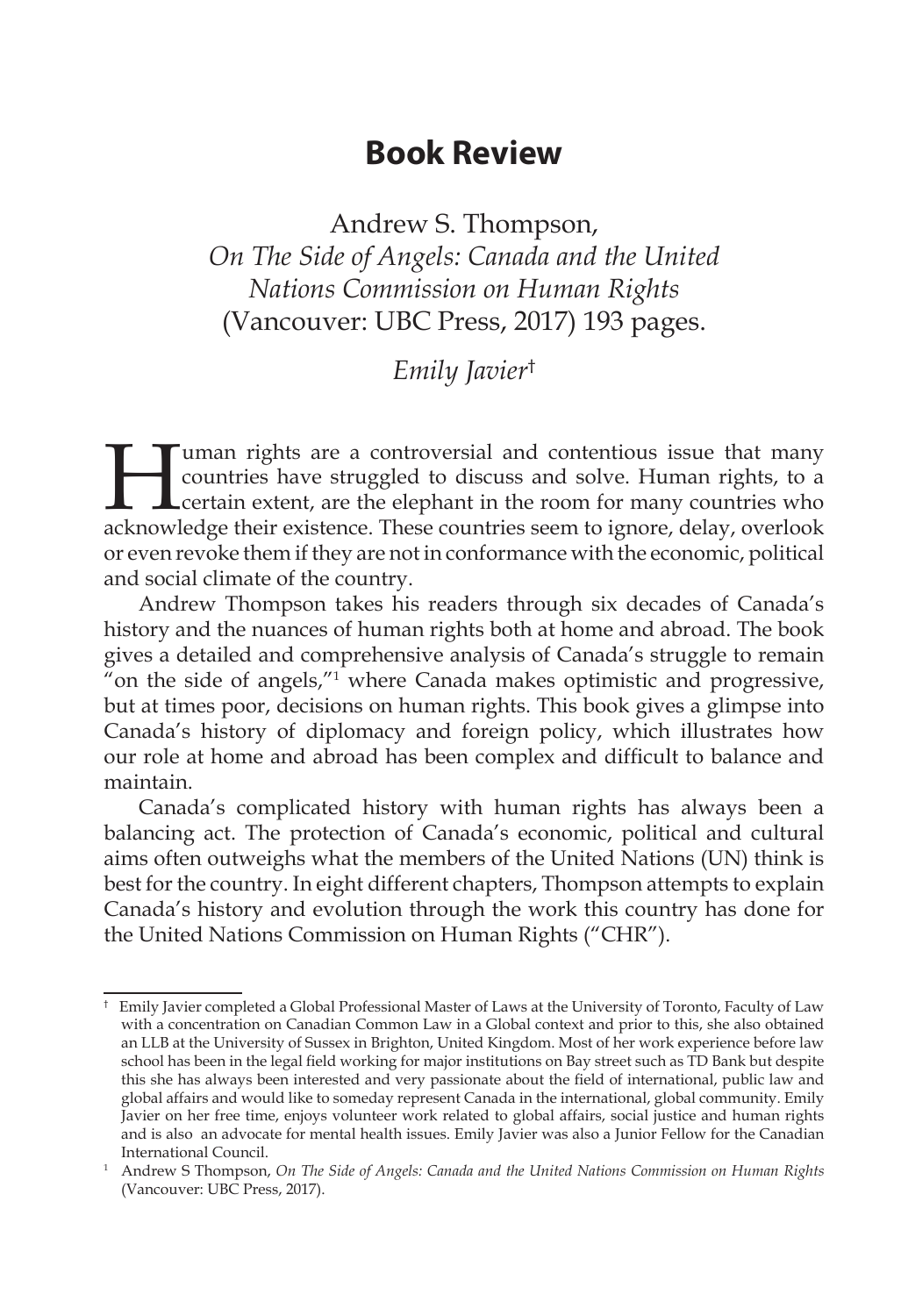Thompson comprehensively illustrates the history of Canada as well as the beginning and demise of the CHR, from the 1950s to the present day. Canada's skepticism and reservation towards the newly formed CHR was apparent in the mid-1940s to the 1950s. Thompson argues that Canada was not always "on the side of angels" as it went against the Universal Declaration of Human Rights and regarded the CHR as impractical and a nuisance for Canadian law.<sup>2</sup> In the early 1960s Canada began to engage with the CHR as the country's views and attitudes began to shift towards human rights and international law with the fall of British influence over Canada.<sup>3</sup> At this same time, the idea of individual rights started to become more important to Canadian citizens.4

Canada was elected to the CHR in 1963 and played an important role in pushing towards the elimination of racial discrimination by promoting the International Covenant on the Elimination of All Forms of Racial Discrimination ("ICEFRD"). While the ICEFRD was ultimately adopted, it did not come easy, with opposition from various countries – a battle between the east and the west and the south and the north, each with their own underlying agendas and interests. Canada worked hard to negotiate the adoption of the covenant and it is an important achievement but, while ready to implement the treaty, Canada did not want the Committee on the Elimination of Racial Discrimination to have the authority to hear individual complaints from Canadians. Thompson effectively shows the reader how Canada was, at times, obstructionist and dismissive towards certain covenants that the UN was trying to implement, specifically towards Indigenous groups<sup>5</sup> and women.<sup>6</sup> This sets the tone for future issues that Canada has continued to ignore, which has fueled criticism regarding human rights issues happening in their own backyard. Thompson persistently argues this point throughout his book, reinforcing the image of a balancing act between foreign and Canadian policy.

Thompson argues that the first World Conference on Human Rights in Tehran, Iran that took place between April 22 to May 12, 1968, was supposed to be a historic, progressive summit that reached a consensus to affix the UN Human Rights agenda and its broader development. According to Thompson, this was expected to be a conference that helped shift the individual rights ideology of the West to a much more collective consensus on human rights in developing countries. Thompson added that this conference was more than just bringing everyone to an agreement. It was supposed to be an opportunity

<sup>2</sup> *Ibid* at 38.

<sup>3</sup> *Ibid*.

<sup>4</sup> *Ibid*.

<sup>5</sup> *Ibid* at 76-87.

<sup>6</sup> *Ibid* at 98-113.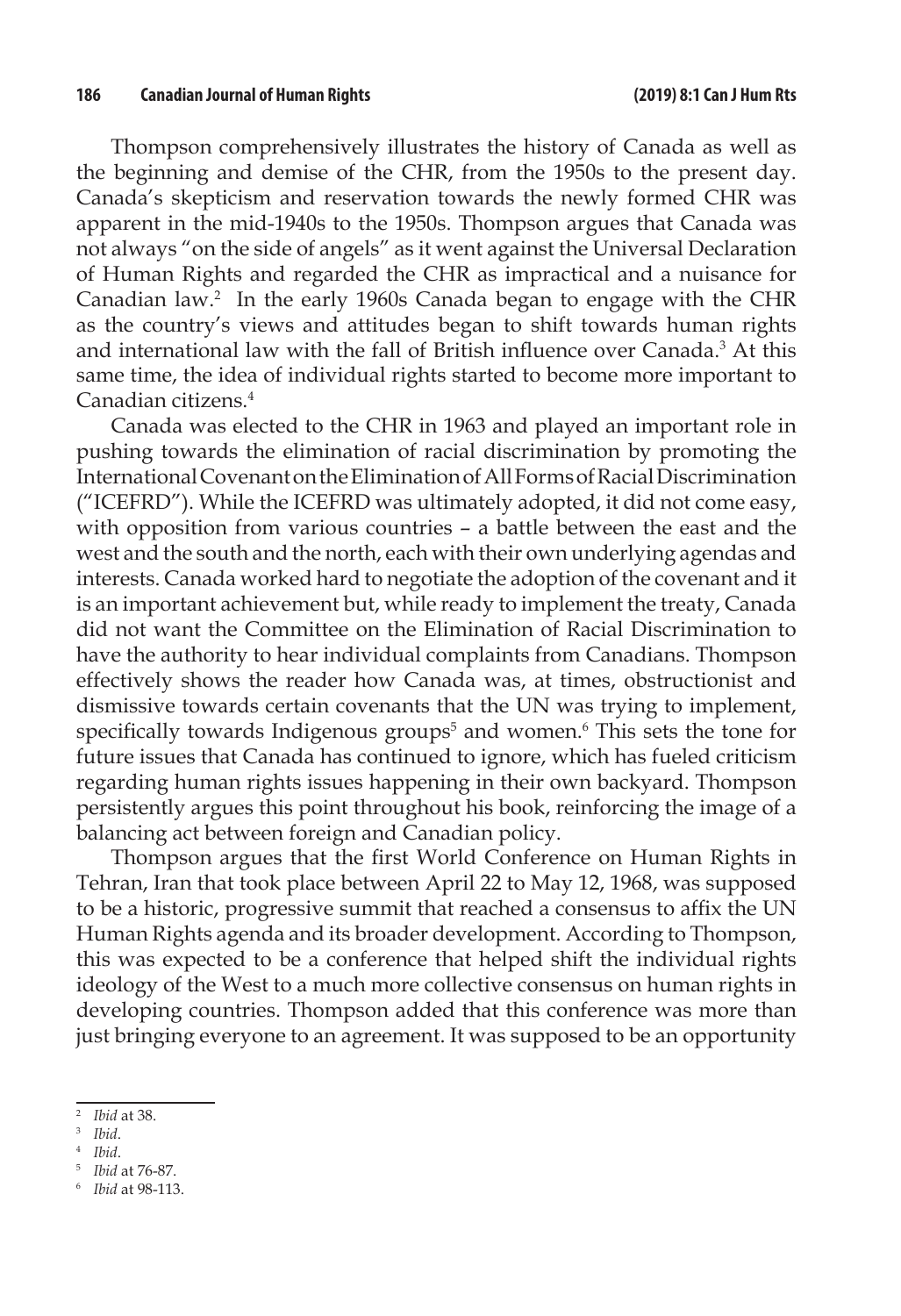for the West to "push back"<sup>7</sup> their dominant ideas, agendas and platforms and work with the members of the developing world to help their needs.

Thompson describes, throughout his book, the many times that Canada tried to propose life-changing resolutions to the UN. One proposal involved an attempt to introduce the right to universal legal aid to help solve human rights complaints on a national level. This proposal would force governments to provide legal representation for those whose human rights had been violated. 8 This idea successfully passed, receiving support from the United Kingdom and the United States. Despite this, it did not gain traction as all members soon forgot it, just as they forgot the purpose and importance of the conference in Tehran.

As Canada was re-elected to the CHR, Thompson describes the many times Canada attempted to resolve issues on the world stage, such as the elimination of racial discrimination and the end of the apartheid movement in South Africa. Further, the Canadian government wanted to stop the genocide that took place in the Democratic Kampuchea from 1976 to 1979 and the dirty wars in Argentina from 1976 to 1983, though this proved to be difficult.<sup>9</sup> As Canada pushed for these goals, Thompson argues that, at the same time, Canada was criticized and chastised for their faulty domestic human rights laws, including many shortcomings in advancing indigenous<sup>10</sup> and women's rights $11$ .

Between 1989 and 1993, there were many successes within the commission that Canada was a part of. These successes included the completion of the 1981 Declaration on the Elimination of All forms of Intolerance and of Discrimination Based on Religion or Belief as well as the release of the Working Group on Enforced or Involuntary Disappearance. As mentioned previously, Canada also tried to use its agenda to end gross violations of human rights by pushing to eliminate the apartheid in South Africa. Thompson argues that Canada wanted to push this agenda forward, but was inconsistent in its aims.12

Canada wanted the apartheid to end, but at the same time, continued to trade with South Africa and reaped the economic benefits. Thompson makes the point that the Canadian government wanted to condemn the practice of apartheid, but did not want to recognize and accept it as a crime against humanity. This is because it would make apartheid an international crime subject to prosecution by an international criminal court.<sup>13</sup> Thompson argues that the main problem for Canada was not that it was trading with South Africa,

<sup>12</sup> *Ibid* at 88-98.

<sup>7</sup> *Ibid* at 49.

<sup>8</sup> *Ibid* at 57-58.

<sup>9</sup> *Ibid* at 67-69.

<sup>10</sup> *Ibid* at 77-98.

<sup>11</sup> *Ibid* at 99-100.

<sup>13</sup> *Ibid* at 60.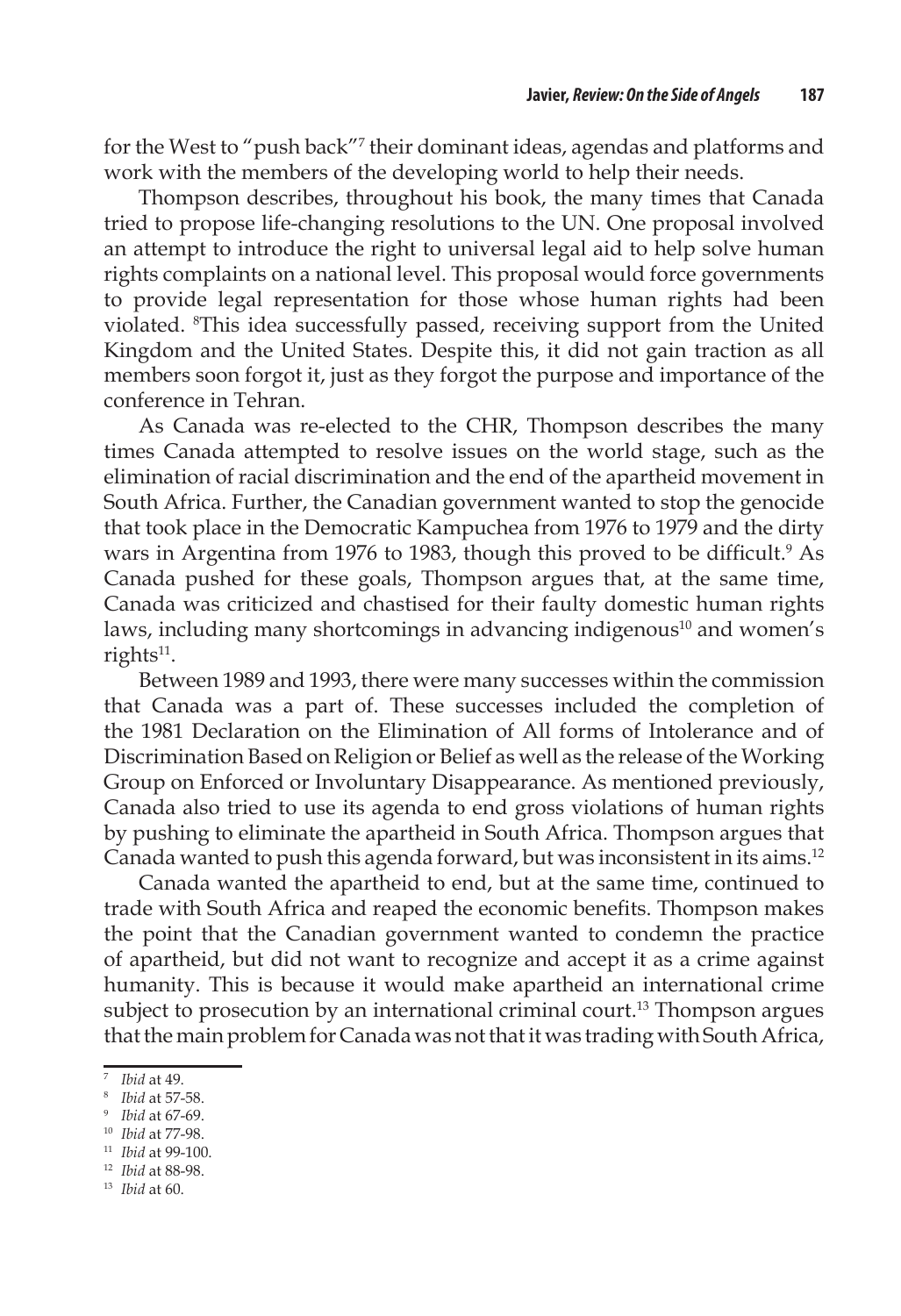but its own relationship with Indigenous peoples in Canada.This relationship is characterized by human rights violations, expropriating and exploiting Indigenous lands and enforcing the prohibition of mixed marriages, which would be characterized as genocide, and thus, a crime against humanity.14

While Canada continued to denounce the apartheid in South Africa, it did very little to advance this agenda. Canada continued to trade with South Africa and was lax in their enforcement. This is illustrated by the arms embargo in 1977 and Canada's support for the apartheid in athletics by contributing to the International Monetary Fund.15 While the Mulroney government tried to impose limited sanctions on South Africa by introducing stricter trading rules, banning certain goods and enforcing stricter sanctions in the 1980s, Canada did not avoid criticism. At the 1989 meeting of the Working Group on Indigenous Populations (WGIP), Chief Ted Moses of the Grand Council of the Crees denounced the Canadian government for not enforcing the James Bay Treaty and denying Indigenous communities the right to their own culture, norms, traditions and land.16

One cannot analyze the history of Canada's battle with implementing human rights without talking about the important issue of Indigenous rights. Thompson provides a critical perspective on this point. Thompson argues that while Canada may engage in positive and progressive actions, such as the abolishment of racial discrimination and apartheid movements, there is a side to our history that is still considered self-serving and obstructionist.<sup>17</sup>

Thompson sheds light on Canada's fears and insecurities with the country's "serious troubles"18 upon the creation of the WGIP in 1982. The WGIP reviews the various developments in Indigenous human rights and fundamental freedoms. In its report, it was found that Indigenous groups in Canada were being exploited for their land and natural resources. Canada imposed "tyrannical laws" that included the subordination and genocide of Indigenous groups in addition to exploitation and appropriation.19 Indigenous people were treated as minorities and denied their right to self-determination in the White Paper introduced in 1970. Canada was focused on protecting its right to seize territories and lands for the sake of progress and economic gain. It also was focused on stopping the nationalist movement in Québec.<sup>20</sup>

 Canada had three main concerns with the introduction of the UN's WGIP. First, that the WGIP would be used as a platform to denounce the government. Second, that the WGIP would draft a legally binding treaty that

<sup>18</sup> *Ibid* at 77.

<sup>14</sup> *Ibid*.

<sup>15</sup> *Ibid* at 93.

<sup>16</sup> *Ibid*.

<sup>17</sup> *Ibid* at 77-98.

<sup>19</sup> *Ibid* at 81.

<sup>20</sup> *Ibid* at 82-83.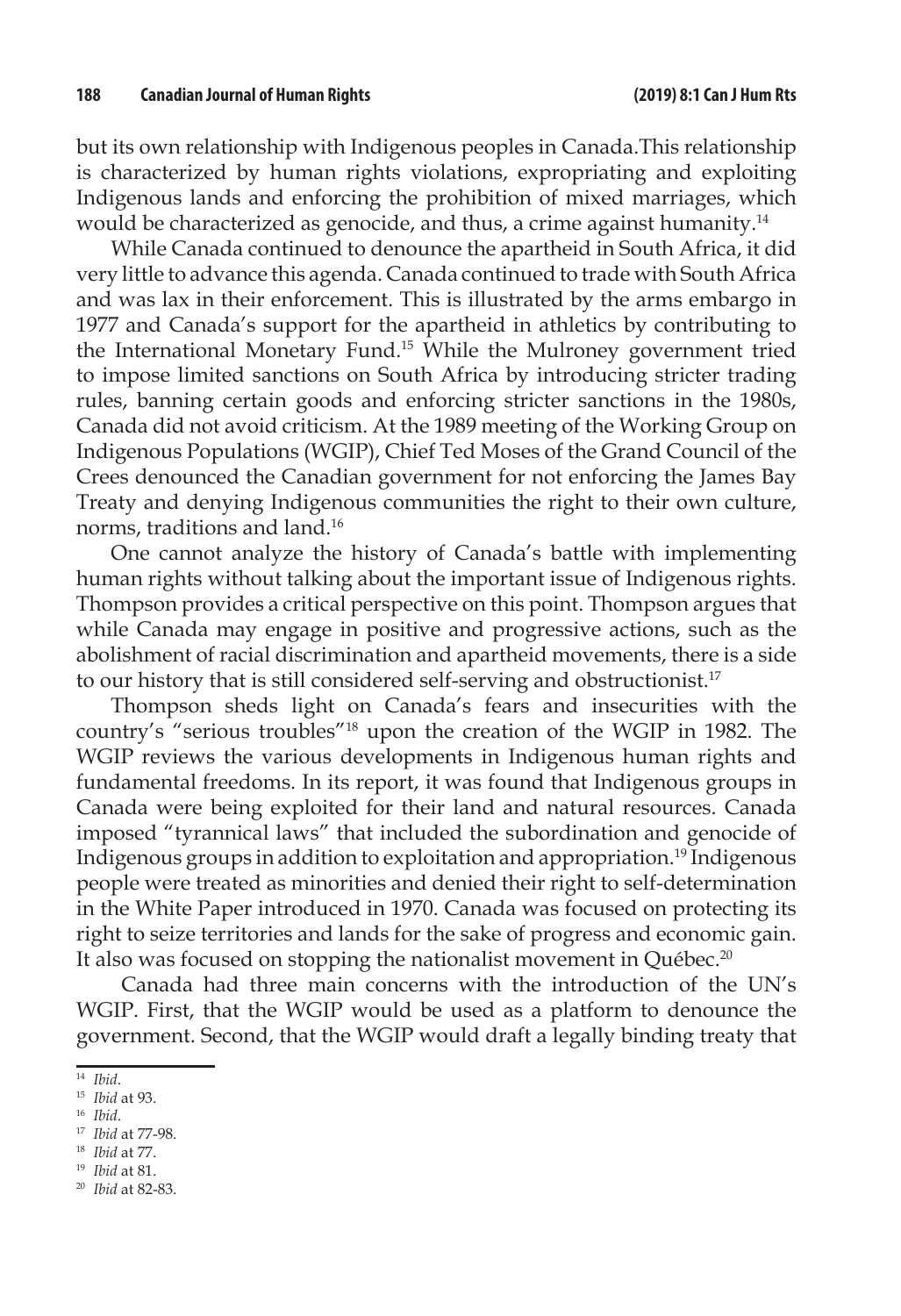would undermine Canadian domestic law. Finally, Canada was concerned that the idea of self-determination would be imposed on governments.<sup>21</sup> Canada remained guarded during sessions of the WGIP but this group never came to any resolution as discussions became impossible and Thompson effectively describes the hypocritical side of Canada, often seen as a defender of human rights, but that has its own human rights struggles within its borders.<sup>22</sup>

While Canada has damaged its human rights image with its complicated relationship with Indigenous peoples, it also had its shortcomings with the status of women's rights in the 1950s and 1960s. The Commission on the Status of Women is responsible for shedding light on women's rights. The results of a questionnaire put Canada in the spotlight for not treating women as equal to men. The results showed that women were not being given the opportunity to take on greater roles in the workforce. It was easier for women, for example, to become nurses and teachers than engineers and physicians. The draft for the Convention of the Elimination of All Forms of Discrimination Against Women ("CEDAW") became a significant achievement that Canada was a part of. Although the CEDAW omitted some important aspects, it provided a good framework for the future. The violence in former Yugoslavia in the 1990s attracted a new focus on women rights, including the mental, physical and sexual abuse that women experienced. Canada wanted to make women's rights a priority and it did so successfully with the adoption of the Vienna Declaration and Programme of Action on June 25, 1993. <sup>23</sup>

According to Thompson, in 1990s the CHR was persuaded to set new standards for humanitarian aid. During this time, the CHR began field operations in countries that experienced genocide, war crimes and crimes against humanity.<sup>24</sup> It was the hope of the CHR that the UN's presence in those countries would help in "UN monitoring" and preventing violence.<sup>25</sup> Thompson points out that one of Canada's last attempts to contribute to the CHR was in the genocide in Rwanda in the 1990s. Canada introduced amendments to a proposal to end the genocide in Rwanda, however, this proposal proved to be unsuccessful and a failure for Canada.<sup>26</sup>

The demise of the CHR occurred in March 2006 with the creation of the Human Rights Council. Thompson explains that Canada, and the rest of the members of the CHR, tried to resolve as much as they could during the period of their existence. Significant achievements were made, but by no means were the issues easy to resolve. During the Harper government, support for the UN

<sup>21</sup> *Ibid* at 78.

<sup>22</sup> *Ibid* at 87.

<sup>23</sup> *Ibid* at 77-98.

<sup>24</sup> *Ibid* at 115.

<sup>25</sup> *Ibid*.

<sup>26</sup> *Ibid* at 115-125.